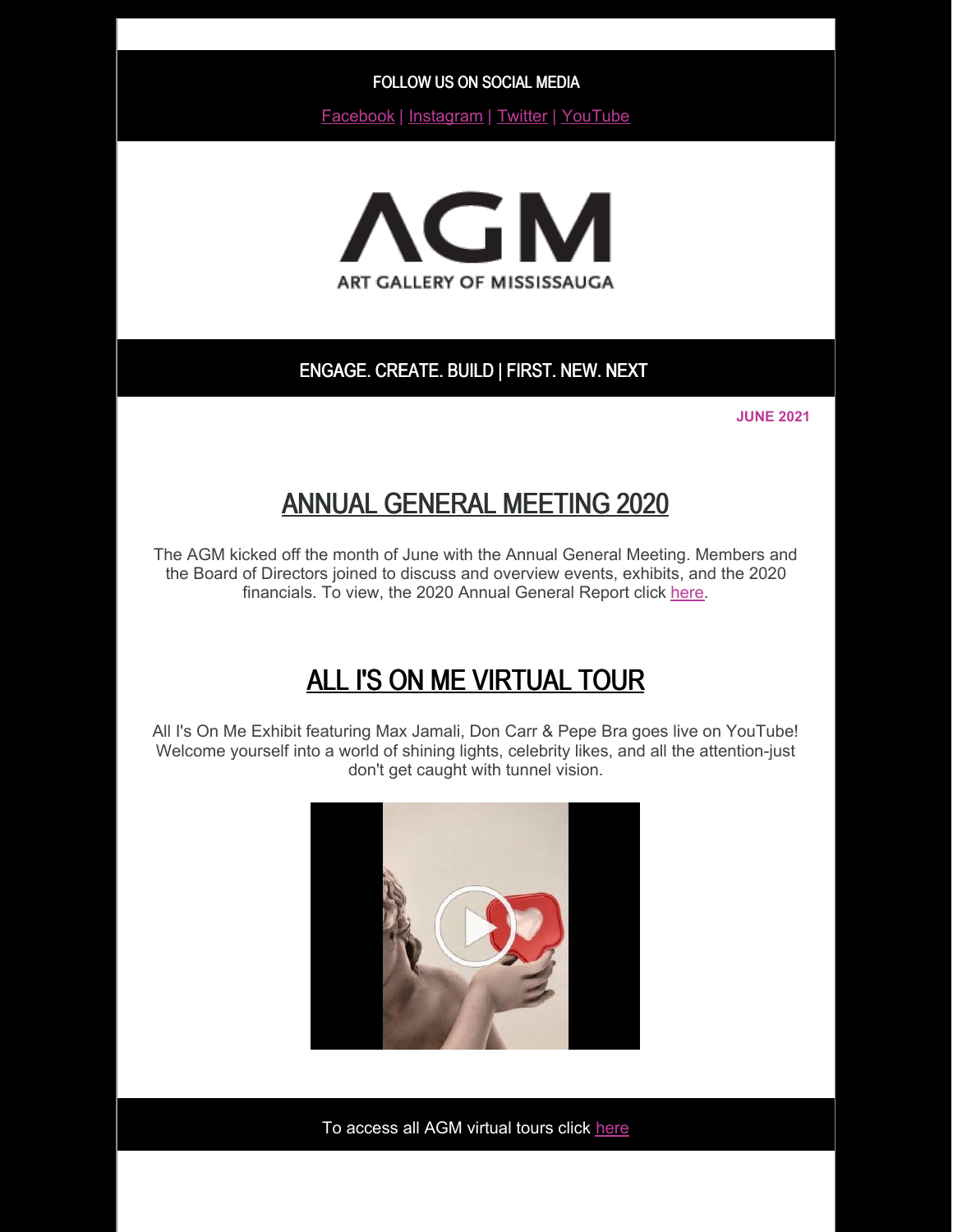## ONGOING PROJECTS



A queer photo/film tech-residency to engage community in an intersectional conversation to train LGBTQ+ emerging artists within the 905 area. Emerging artists will learn skills guided by a team of experienced mentors and innovative workspace and technology partners through educational art-making activities.



A 10-part learning course launched in community-based arts encouraging individual and communal inquiry into questions of identity and existence.

Our focus in the course has been on the shared question: "How can we use stories and art to convey our experiences of border crossings, both literal and metaphorical?"

The excitement is being felt by participants as they explore and open their minds to the creative process in capturing stories.

Participants are learning with and from a creative team of facilitators and working artists, as well as other delegates from across a spectrum of experience with race, arts, health, shelter, (dis)abilities, Indigenous, QTBIPOC, seniors, youth, women, and families.

# UPCOMING WORKSHOPS



### **Artistic Visions of Wellness**

In this workshop series, individuals on a road of recovery from addictions, mental health challenges or grief will creatively take the next step in their wellness.

[Free Registration](https://www.eventbrite.ca/e/artistic-visions-of-wellness-series-tickets-152419267131?aff=ebdsoporgprofile)





## **Story Sharing Open Mic**

Show up if you're looking for a safe space to share something about yourself. We welcome all forms of expression to the virtual stage, whether a poem, a dance, a song, a work of visual Art, or any other countless forms of expression.

[Free Registration](https://www.eventbrite.ca/e/story-sharing-open-mic-tickets-156984273187?aff=ebdsoporgprofile)